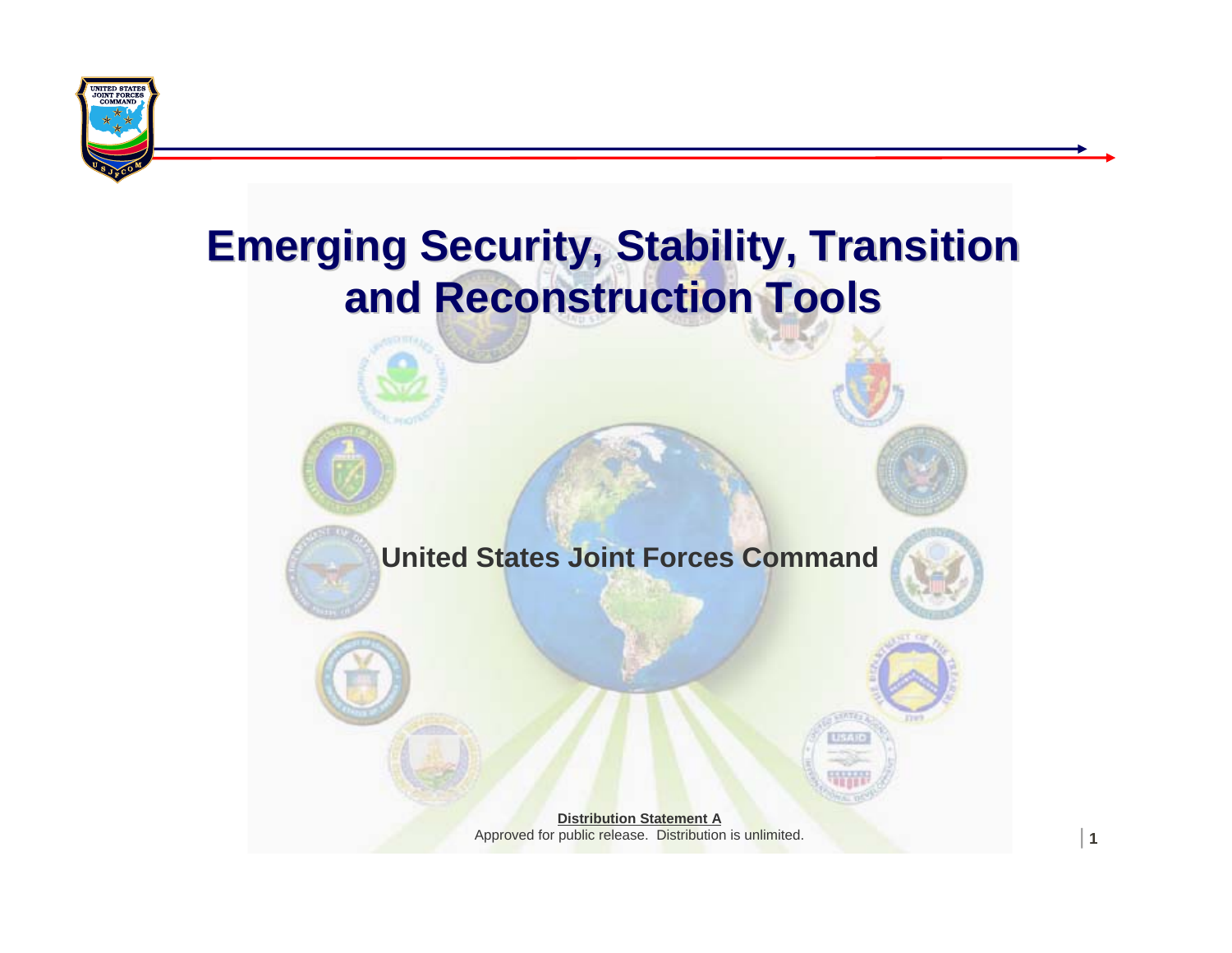

## **Drivers**



**Emerging Grand Strategy? Counter violent extremism until it collapses of its own internal contradictions . . . while simultaneously remaining competitive with rising powers and protecting the global economy**

| **2** *U.S. power & legitimacy are dependent on Unified Action*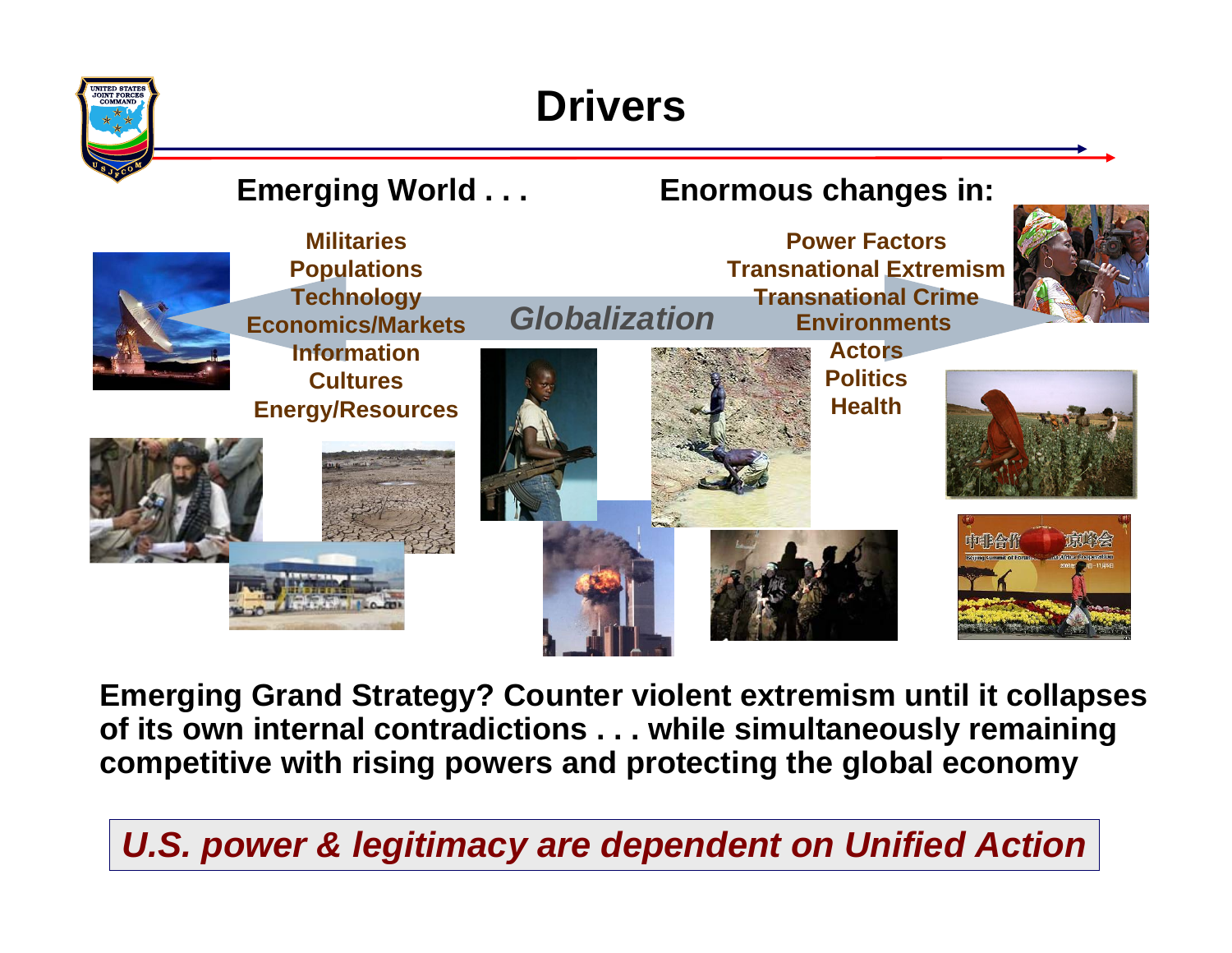

## **A View of the USG Problem Set**

*Planning.* **"The U.S. government (USG) as a whole lacks established procedures for planning and conducting interagency operations. The USG lacks the mechanisms necessary to coordinate and integrate the actions of its various agencies at all levels – in Washington, within regions, and in the field. Nor are there established mechanisms to enable the various USG actors who will be involved in a given operation to develop a truly integrated, interagency campaign plan." – CSIS Beyond Goldwater Nichols Phase II** 





**Report**

*Civilian Agency Capacity.* **"Civilian agencies of the United States Government lack the capacity to deploy rapidly, and for sustained periods of time, trained personnel to support… operations in the field."**– **FY2007 Defense Authorization Act**

*Military Roles and Missions.* **"Military power must be postured to enhance other instruments of national power. Specifically, the Department of Defense must be prepared to support other agencies in proactive engagement/theater shaping as well as post-crisis/conflict reconstruction operations."**



**– Capstone Concept for Joint Operations**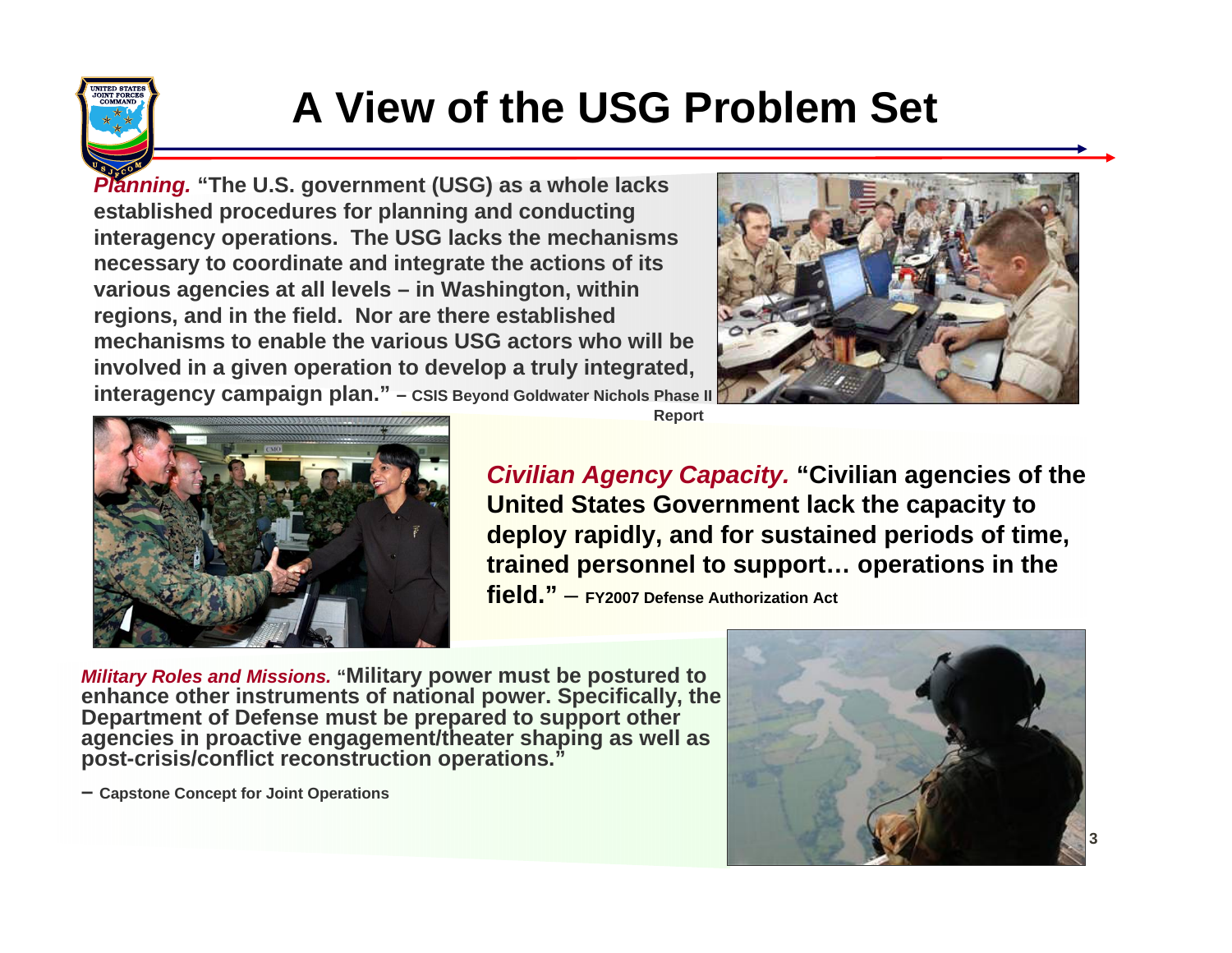

## **The Big Idea**

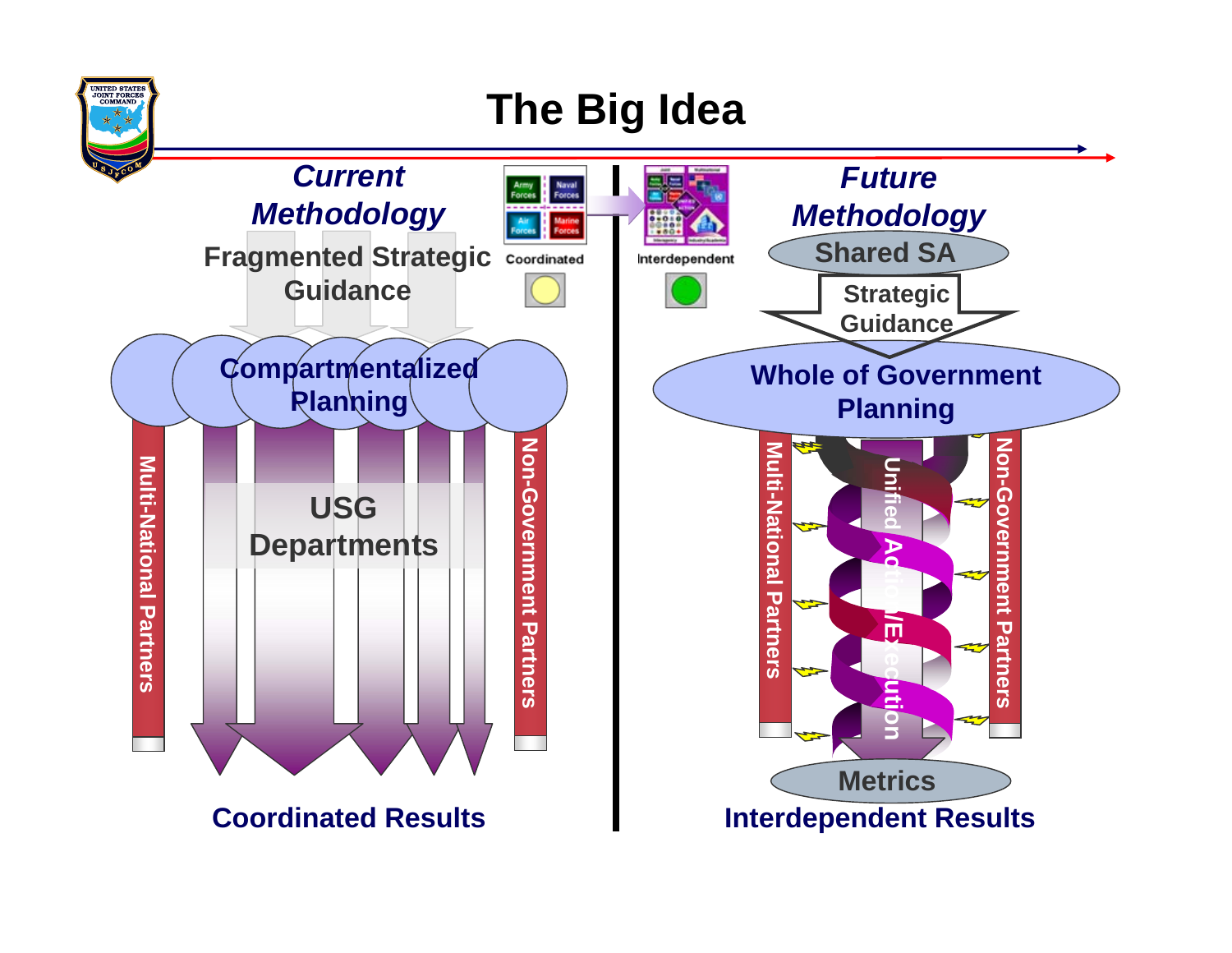

### **Efforts address:**

- Conflict prevention / steady state
- Stabilization and Reconstruction
- Homeland Defense

#### **Focus areas:**

- **Integrated Planning, Management, Metrics and Information Sharing**
- Rule of Law / Security Sector Reform
- Economics
- Governance
- Humanitarian Assistance
- Enabling Technology
- Education and Training requirements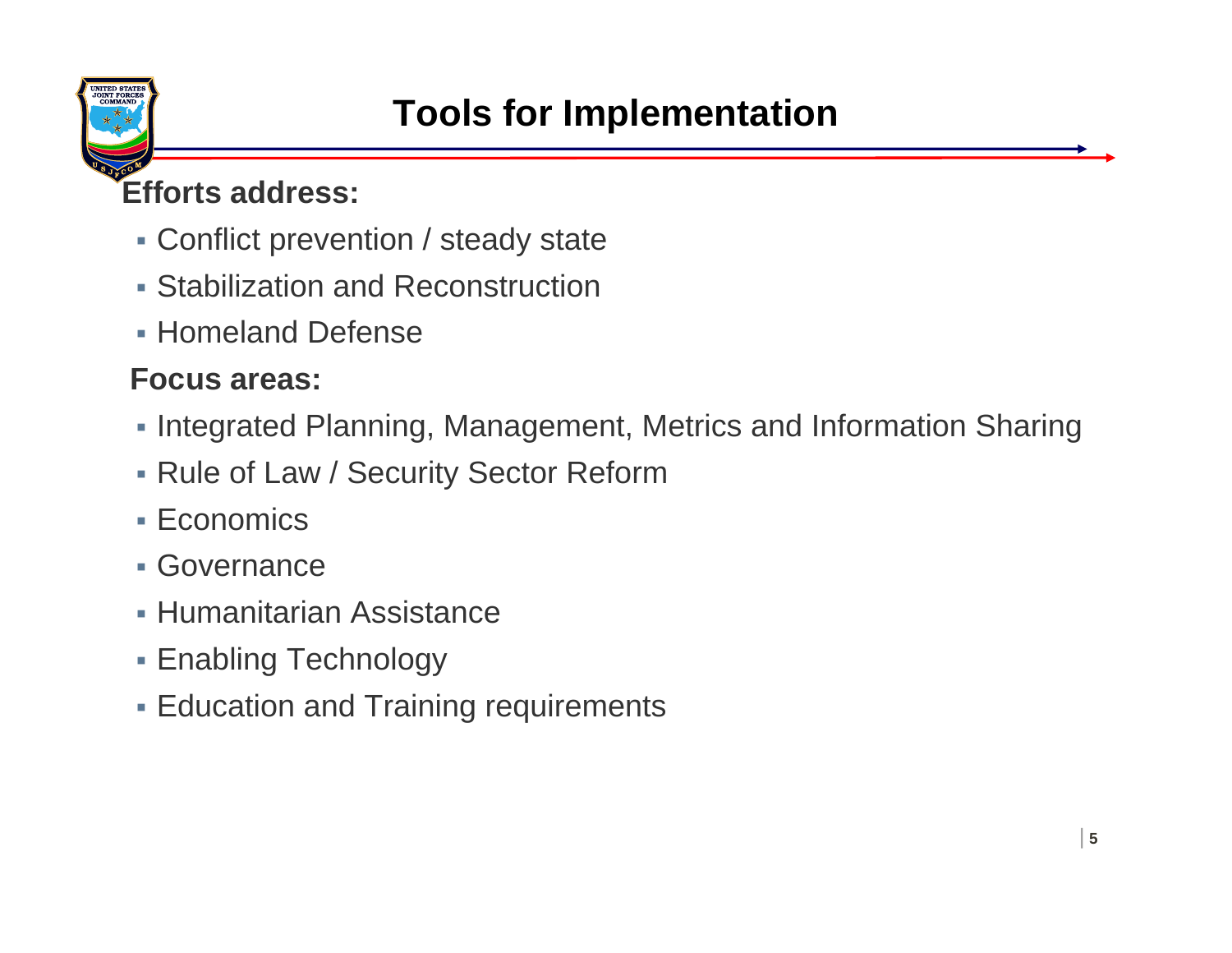

#### **Emerging Partnerships**

- USJFCOM, AFRICOM, EUCOM, NORTHCOM, SOUTHCOM
- USG ( State, AID, Justice, DHS, Commerce, Treasury, etc.)
- Multi-national partners and international and intergovernmental organizations (PCRU, START, UN, EU, etc.)
- Nongovernmental organizations, academia, and the private sector.

#### **Sample Products**

- Comprehensive Approach to Multinational Operations: Strategic Policy Planning, Cooperative Implementation Planning, Metrics and Evaluation (France & UK)
- Comprehensive Approach to Security Sector Reform (OECD)
- Ungoverned Areas and Threats from Safe Havens White Paper (OSD/USAID)
- USG Draft Planning Framework for Stabilization, Reconstruction, and Conflict Transformation (S/CRS); Interagency Management System (S/CRS);
- Metrics tools (USIP, US Army Corps of Engineers, Joint Warfare Analysis Center, S/CRS)
- National Homeland Security Plan (NORTHCOM and DHS) Joint Operating Concepts (USJFCOM)
- Humanitarian Guidelines (USIP, InterAction, DoD)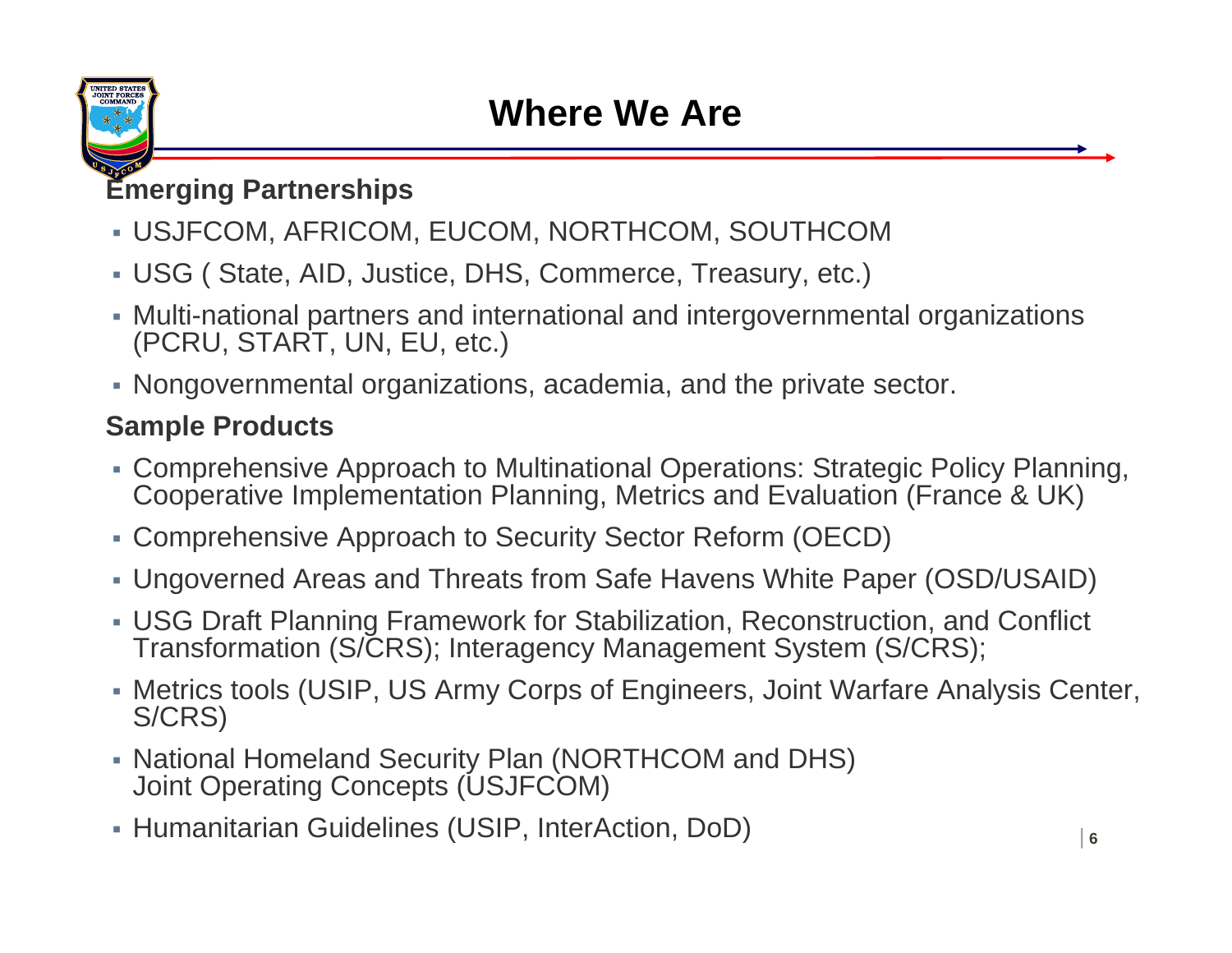

## **USJFCOM Experimentation**

- **MNE5 Strategic Planning Experiment 1**
- **Interagency Management System Workshop**
- **NSPD-44 Interagency/UA07 Experiment 1 : Conflict Assessment**
- **AFRICOM Mission Analysis**
- **Cooperative Security Engagement Concept Experiments 1-3**
- **MNE5 Comprehensive Approach Integrating Event**
- **NSPD-44 Interagency Experiment 3: Policy Planning for Crisis Response**
- **USG Deployment and Logistics Handbook development**
- **Homeland Security / Defense Experiments 3 and 4**

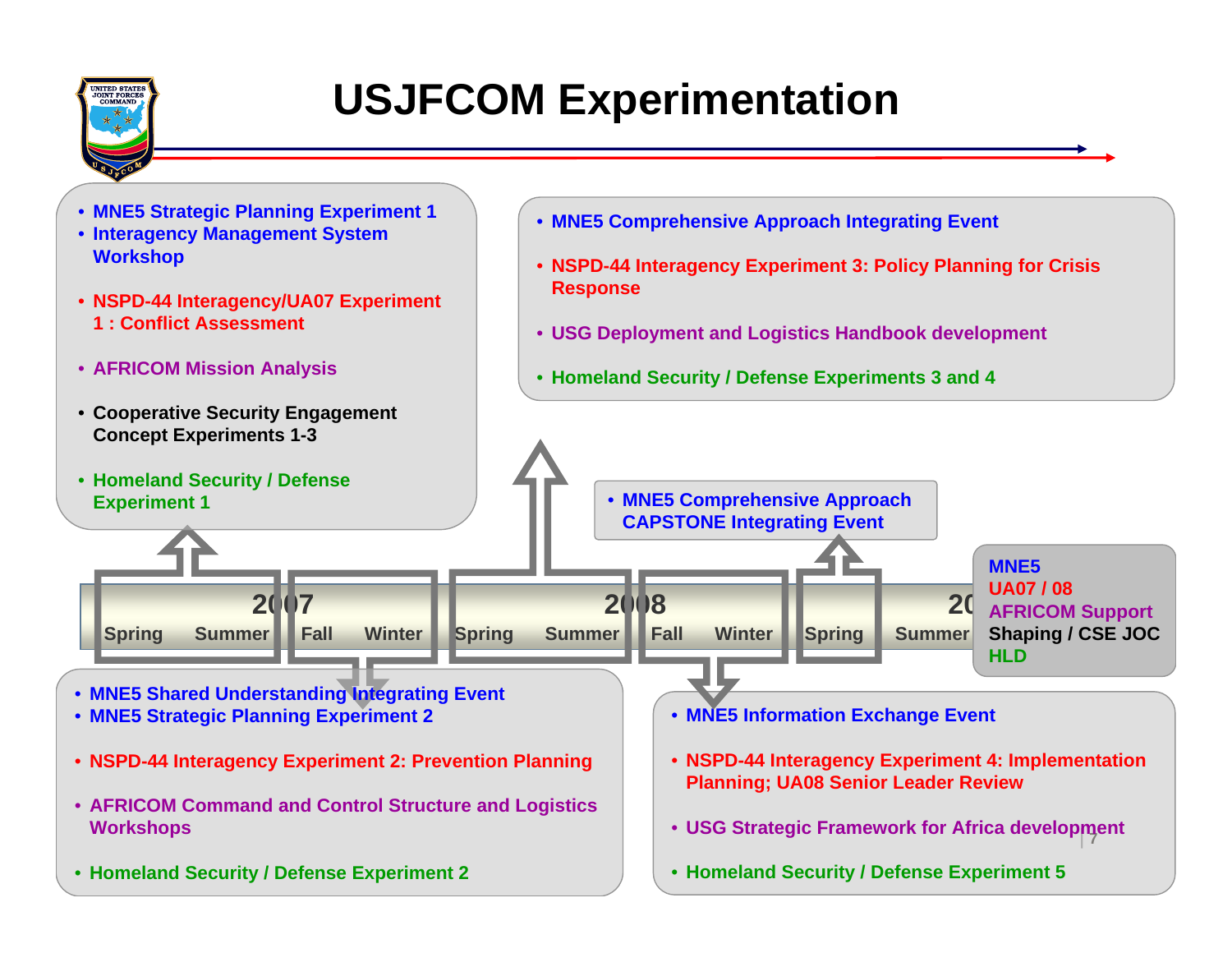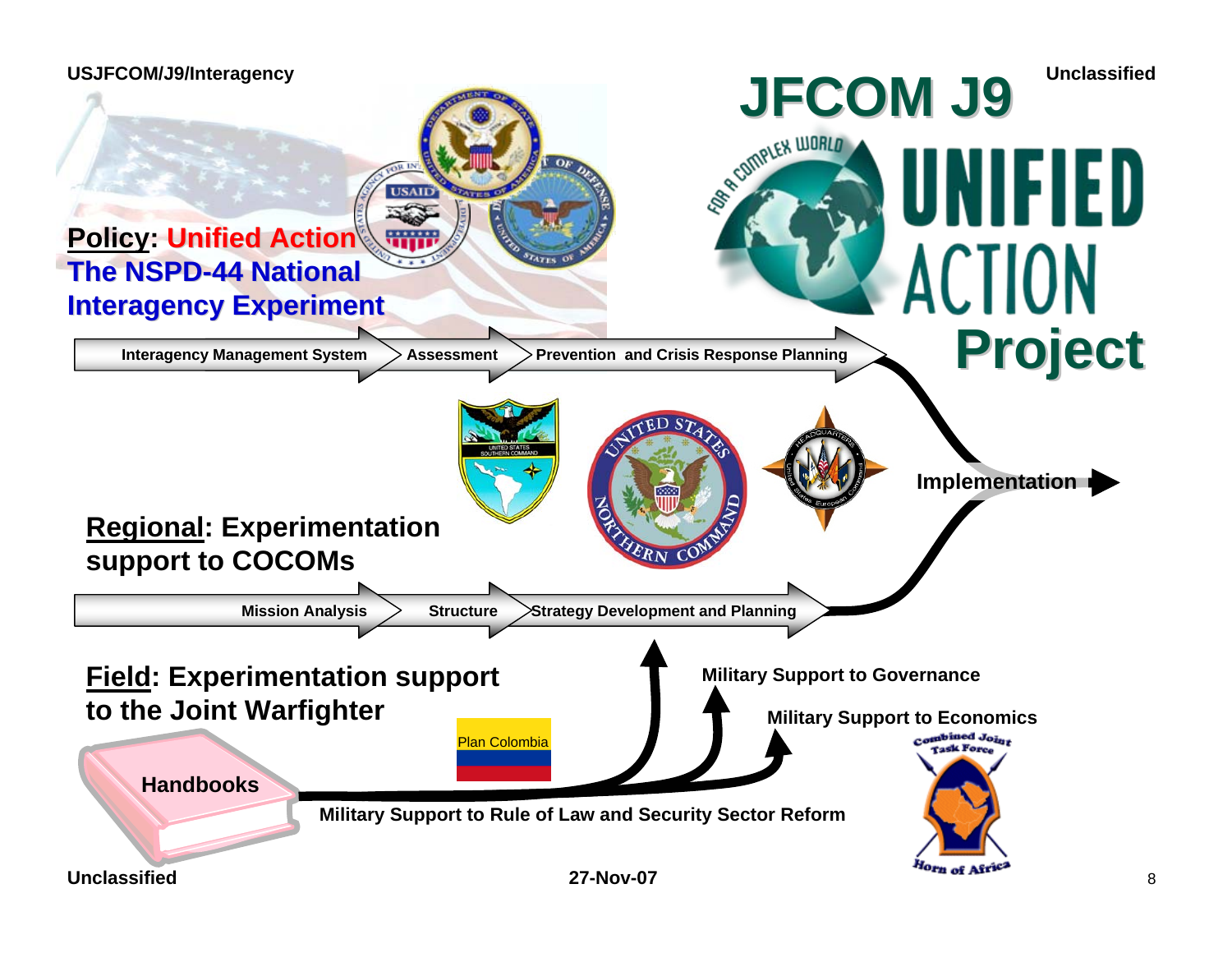## **USJFCOM/J9/Interagency MNE 5 Comprehensive**

#### **Unclassified**

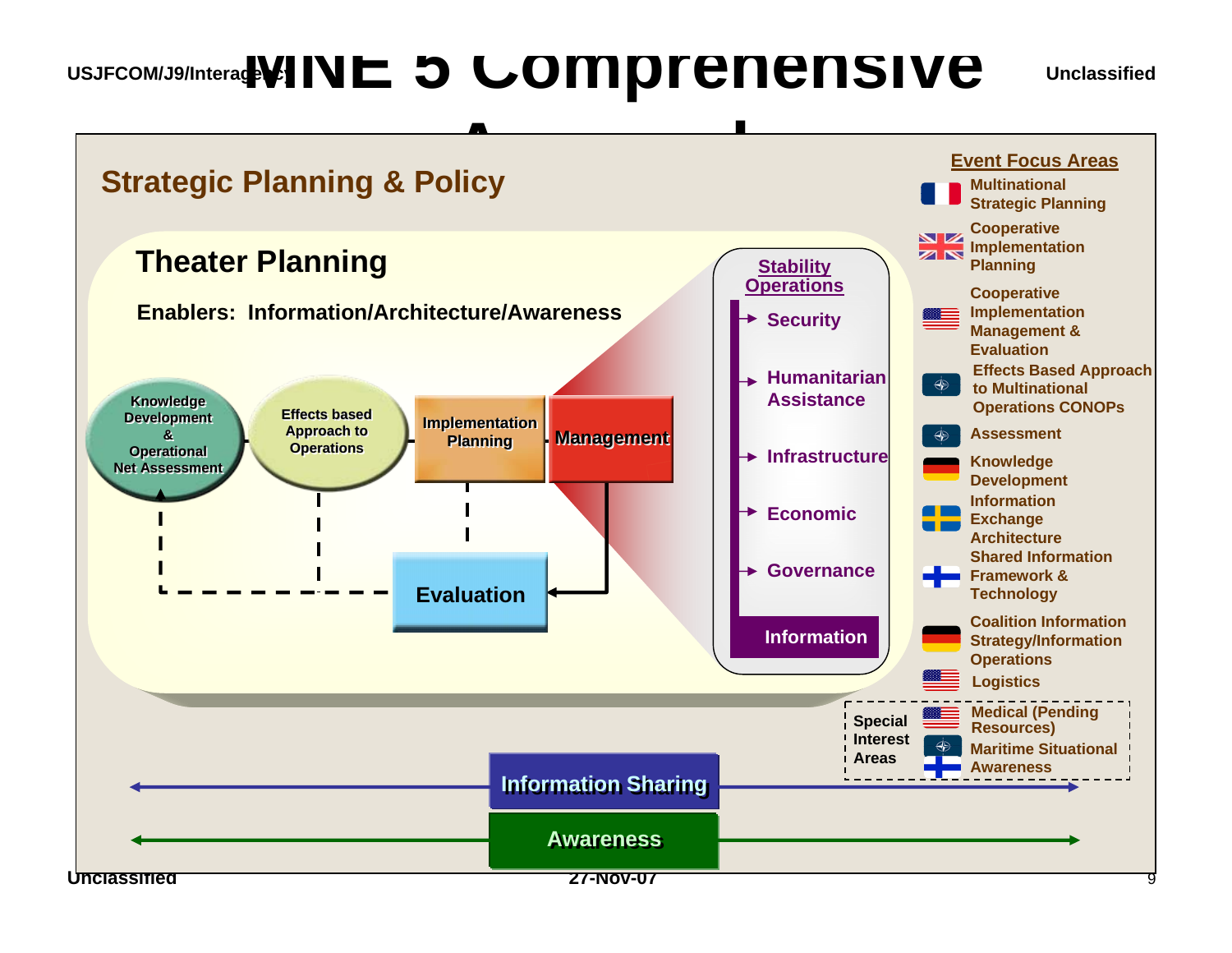**USJFCOM/J9/Interagency**